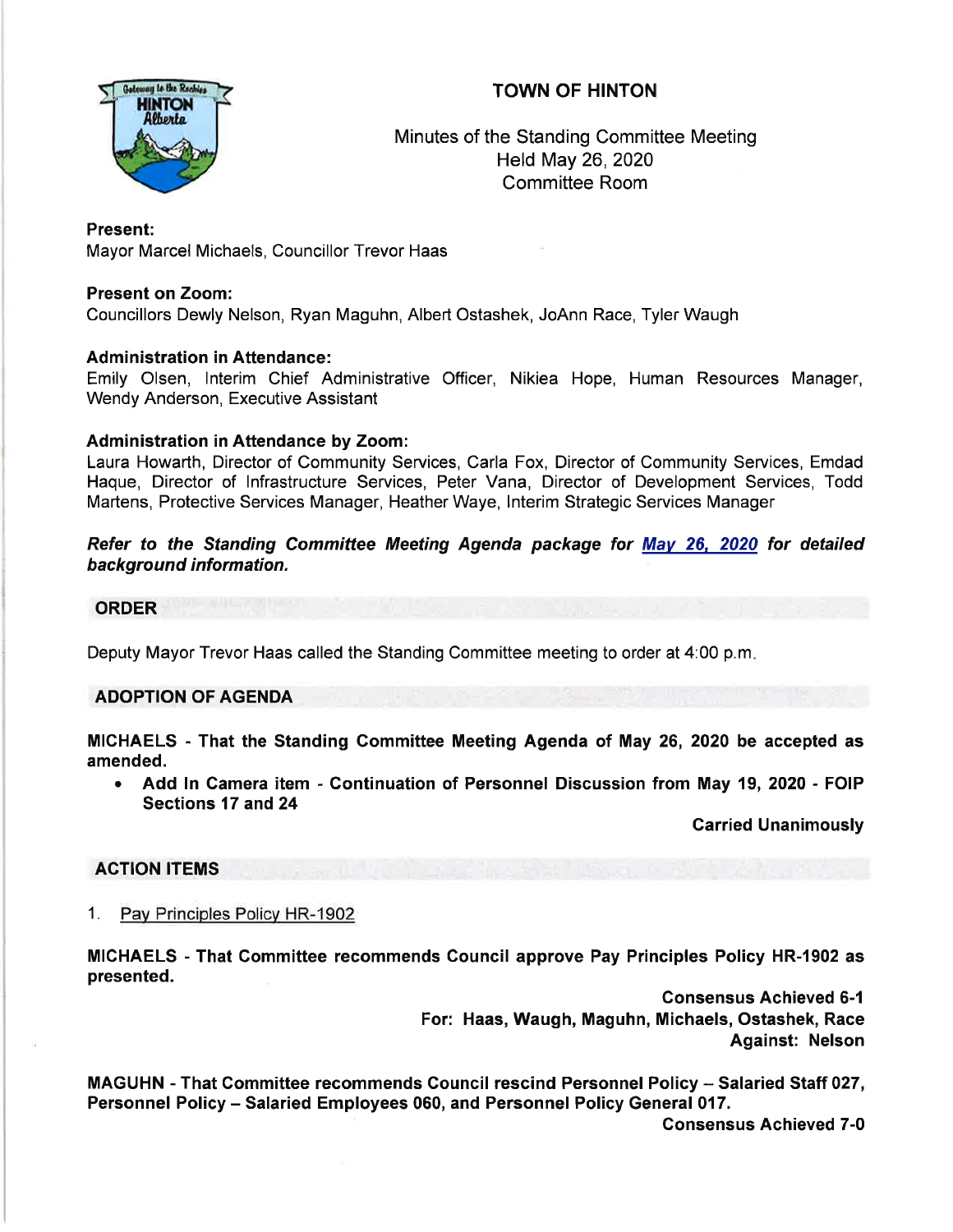#### DISCUSSION ITEMS

#### 1. Council Leqal Policy Discussion

Councillor Nelson recused himself from the discussion due to the possibility he may receive reimbursement fees with the revision of this policy. The time was 4:15 p.m.

Councillor Nelson rejoined the meeting at 4:35 p.m

#### ADDITIONAL INFORMATION

- 1. Urgent Matters from Council
- 2. lnterim Chief Administrative Officer Status Report - Action Pending List

Nelson - To seek consensus that all Recreation Centre action items remain unchanged until such time Administration can bring a report to Council.

Consensus Achieved 7-0

Nelson - That Administration bring an amended Council Action Tracking report to the June 16, 2020 Regular Gouncil meeting for decision.

Consensus Achieved 7-0

C. Fox left the meeting at 4:49 p.m.

- 3. Legislative Services Update
- 4. Executive Assistant Logistics lnformation

IN CAMERA

### MIGHAELS - That the Standing Commiftee Meeting of Council move ln Camera at 5:48 p.m. Carried Unanimously

C. Fox, L. Howarth, E. Haque, P. Vana, T. Martens, Heather Waye and W. Anderson left the meeting

- N. Hope left the meeting at 6:07 p.m
- E. Olsen left the meeting at 6.50 p.m

#### MAGUHN - That the Standing Committee Meeting move out of ln Camera at 7.58 p.m.

Carried Unanimously